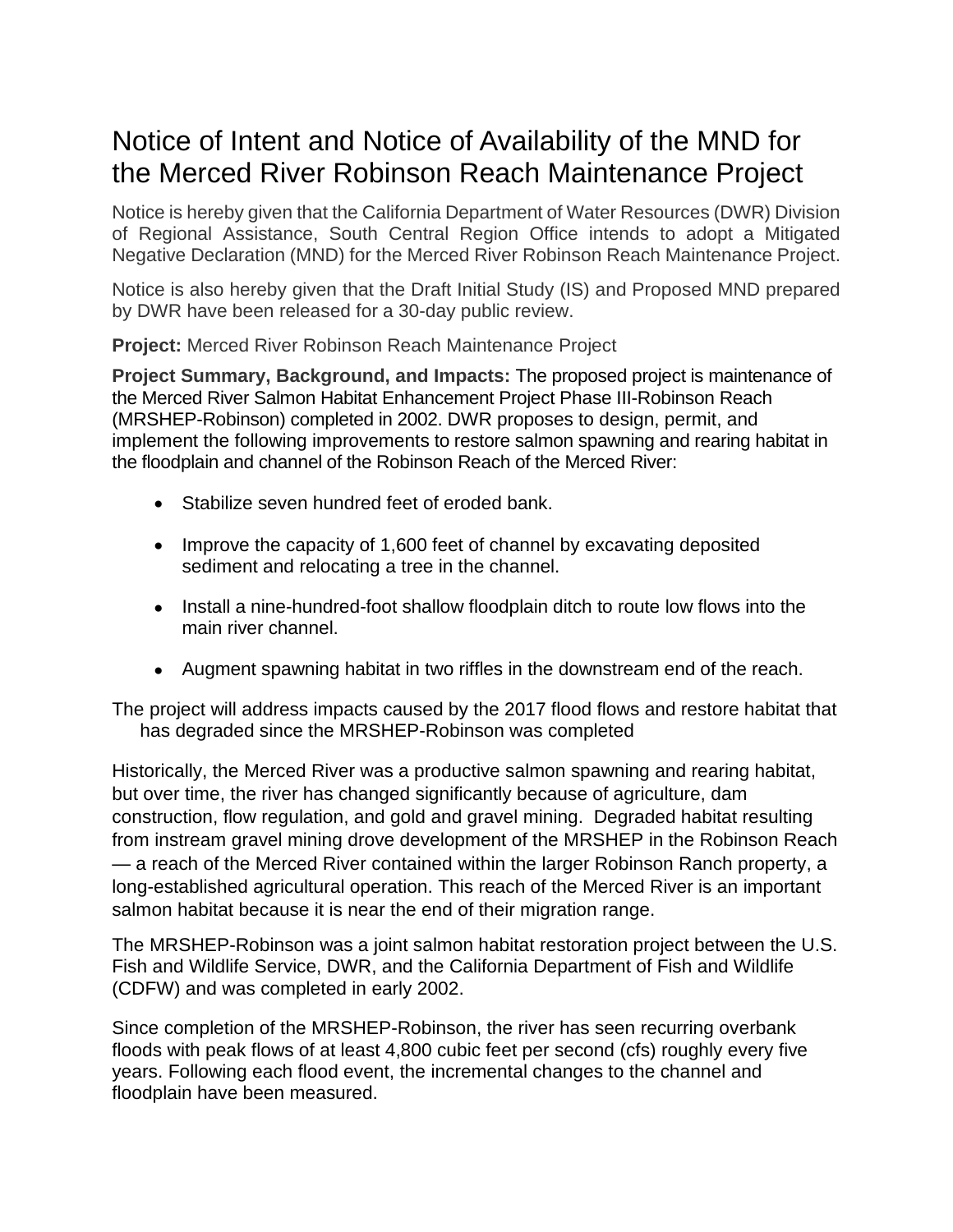DWR has directed the preparation of an IS/MND on the proposed project in accordance with the requirements of CEQA and the State CEQA Guidelines. The IS/MND describes the proposed project and provides an assessment of the proposed project's potential significant adverse impacts on the physical environment. It concludes that the proposed project would have no impact on agriculture and forestry resources, land use and planning, mineral resources, population and housing, and wildfire.

The IS did not identify any significant and unavoidable impacts. The IS analysis determined that the Project would result in potential adverse impacts associated with Air Quality, Biological Resources, Cultural Resources, Geology and Soils, Hazards and Hazardous materials, Hydrology and Water Quality, and Noise, but that these impacts would be reduced to less-than-significant levels with implementation of mitigation measures.

**Location:** The project area is located on the Merced River, approximately five miles southwest of the town of Snelling; approximately two miles upstream and including the State Route 59 bridge; Merced County, California. The project site includes 7,000 feet of the Merced River Salmon Habitat Enhancement Project Phase III- Robinson Reach (MRSHEP-Robinson) constructed in 2001 and 2002.

**Review:** The 30-day public review period for this Draft IS and Proposed MND begins January 20, 2022 and ends February 22, 2022. The Draft IS and Proposed MND can be reviewed by accessing the following links below:

- **Draft IS/Proposed MND**
- Notice of Completion

## **Submit Comments**

Comments regarding the Draft IS and Proposed MND should be submitted in writing to:

Ms. Karen Dulik California Department of Water Resources South Central Region Office 3374 E. Shields Avenue Fresno, CA 93726 Telephone: 559-230-3361 Fax: 559-230-3301 E-mail: [Karen.Dulik@water.co.gov](mailto:Karen.Dulik@water.co.gov)

**Comments are due no later than 5 p.m. Pacific Daylight Time on Tuesday, February 22, 2022.**

**If comments are provided via email, please include the project title in the subject line, attach comments in Microsoft Word or Adobe Acrobat format, and include the commenter's U.S. Postal Service mailing address.**